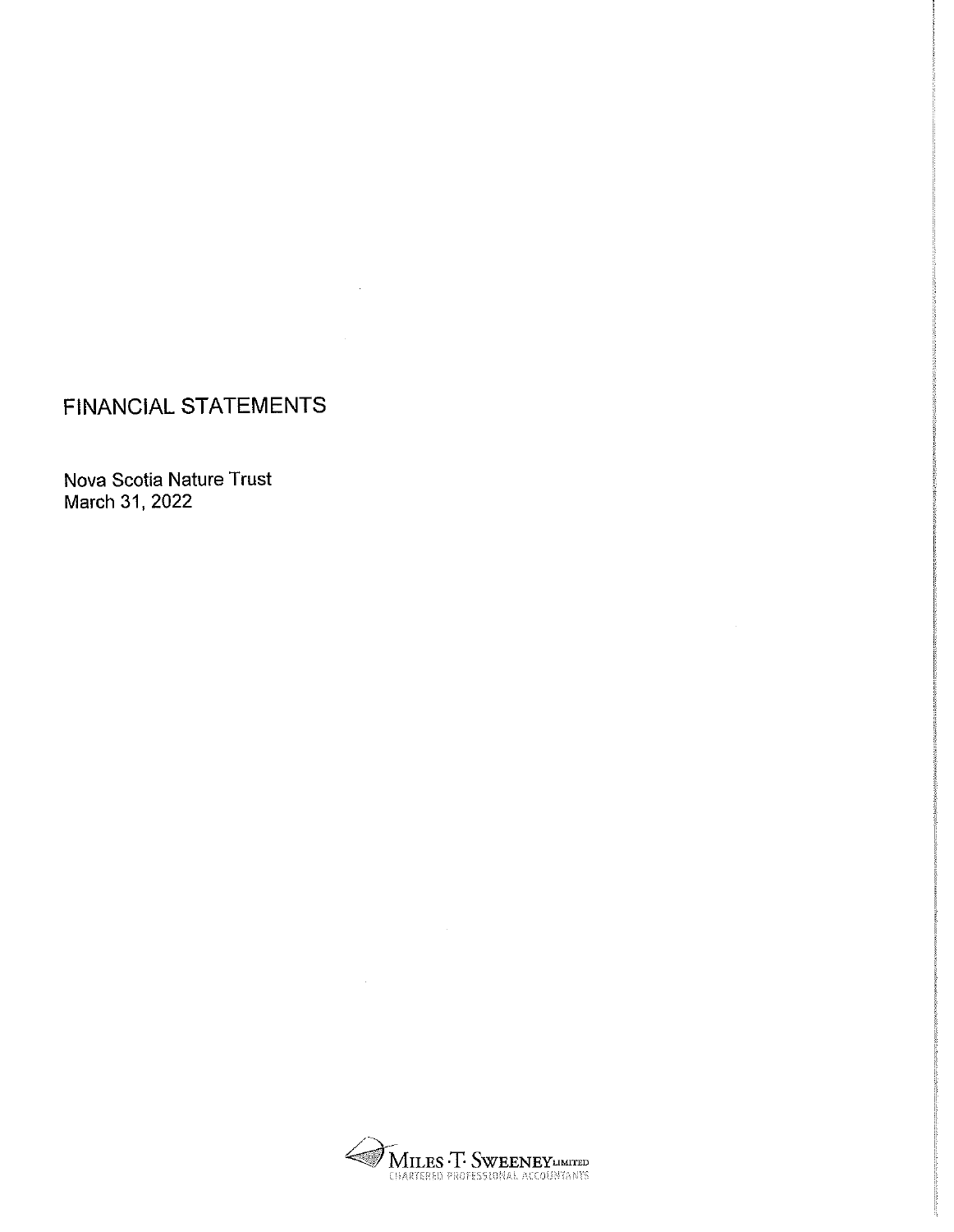# **CONTENTS**

|                                        | Page     |
|----------------------------------------|----------|
| Independent Auditor's Report           | $1 - 2$  |
| <b>Statement of Financial Position</b> | 3        |
| <b>Statement of Operations</b>         | 4        |
| Statement of Changes in Net Assets     | 5        |
| <b>Statement of Cash Flows</b>         | 6        |
| Notes to the Financial Statements      | $7 - 15$ |

 $\sim$ 



 $\Delta \sim 10^4$ 

 $\bar{\gamma}$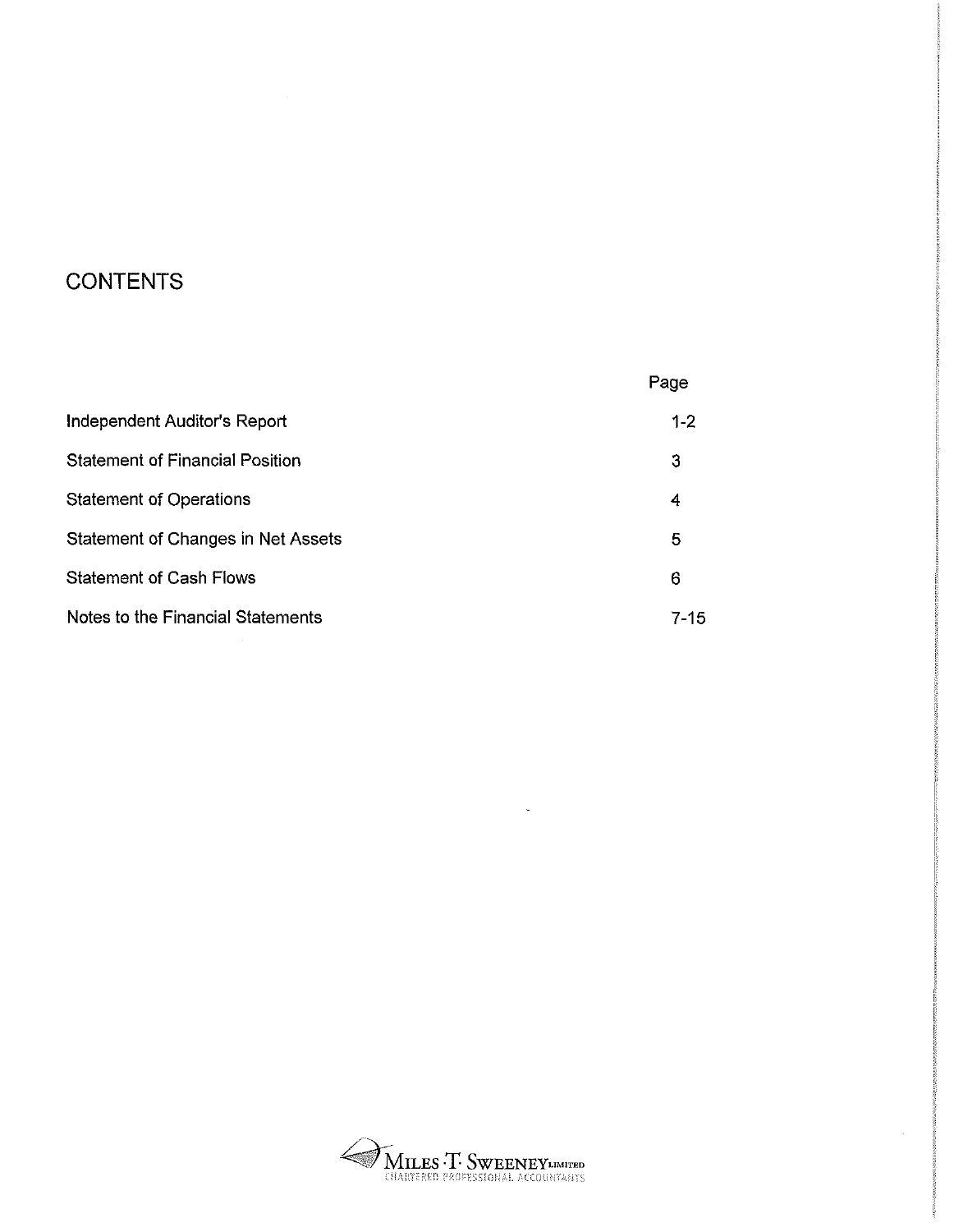

To the Directors of Nova Scotia Nature Trust

### Opinion

We have audited the financial statements of Nova Scotia Nature Trust (the Organization), which comprise the statement of financial position as at March 31, 2022, and the statements of operations, changes in net assets and cash flows for the year then ended, and notes to the financial statements, including a summary of significant accounting policies.

In our opinion, the accompanying financial statements present fairly, in all material respects, the financial position of the Organization as at March 31, 2022, and its results of operations and its cash flows for the year then ended in accordance with Canadian accounting standards for not-for-profit organizations.

### Basis for Opinion

We conducted our audit in accordance with Canadian generally accepted auditing standards. Our responsibilities under those standards are further described in the Auditor's Responsibilities for the Audit of the Financial Statements section of our report. We are independent of the Organization in accordance with the ethical requirements that are relevant to our audit of the financial statements in Canada, and we have fulfilled our other ethical responsibilities in accordance with these requirements. We believe that the audit evidence we have obtained is sufficient and appropriate to provide a basis for our opinion.

#### Other Information

Management is responsible for the other information. The other information comprises the information included in the annual report, other than the financial statements and our auditor's report thereon.

Our opinion on the financial statements does not cover the other information and we do not express any form of assurance conclusion thereon.

In connection with our audit of the financial statements, our responsibility is to read the other information and, in doing so, consider whether the other information is materially inconsistent with the financiai statements or our knowledge obtained in the audit or otherwise appears to be materially misstated. If, based on the work we have performed, we conclude that there is a material misstatement of this other information, we are required to report that fact. We have nothing to report in this regard.

### Responsibilities of Management and Those Charged with Governance for the Financial **Statements**

Management is responsible for the preparation and fair presentation of the financial statements in accordance with Canadian accounting standards for not-for-profit organizations, and for such internal control as management determines is necessary to enable the preparation of financial statements that are free from material misstatement, whether due to fraud or error.

In preparing the financial statements, management is responsible for assessing the Organization's ability to continue as a going concern, disclosing, as applicable, matters relating to going concern and using the going concern basis of accounting unless management either intends to liquidate the Organization or to cease operations, or has no realistic alternative but to do so.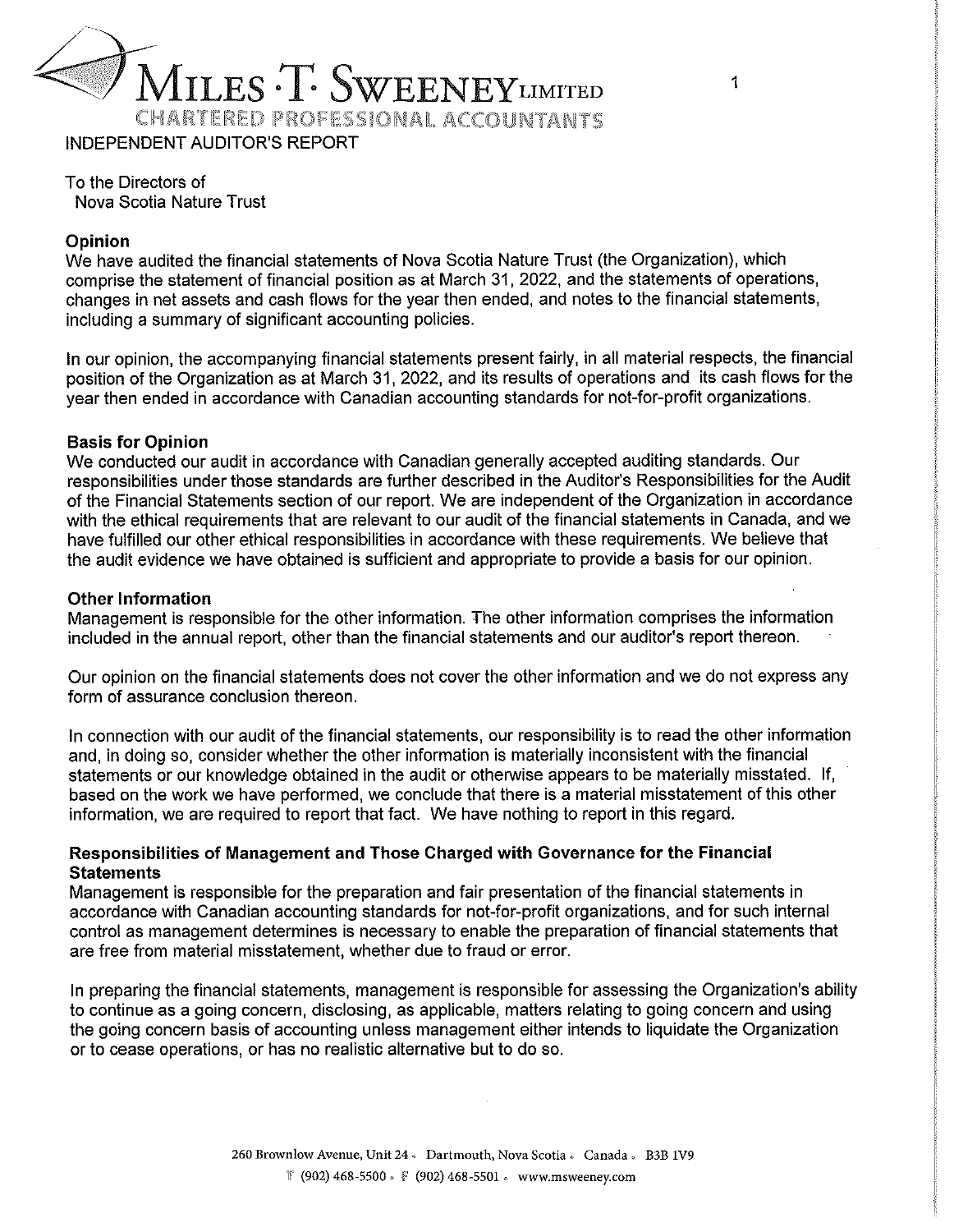Those charged with governance are responsible for overseeing the Organization's financial reporting process.

### Auditor's Responsibilities for the Audit of the Financial Statements

Our objectives are to obtain reasonable assurance about whether the financial statements as a whole are free from material misstatement, whether due to fraud or error, and to issue an auditor's report that includes our opinion. Reasonable assurance is a high level of assurance, but is not a guarantee that an audit conducted in accordance with Canadian generally accepted auditing standards will always detect a material misstatement when it exists. Misstatements can arise from fraud or error and are considered material if, individually or in the aggregate, they could reasonably be expected to influence the economic decisions of users taken on the basis of these financial statements. As part of an audit in accordance with Canadian generally accepted auditing standards, we exercise professional judgment and maintain professional skepticism throughout the audit. We also:

- <sup>0</sup>Identify and assess the risks of material misstatement of the financial statements, whether due to fraud or error, design and perform audit procedures responsive to those risks, and obtain audit evidence that is sufficient and appropriate to provide a basis for our opinion. The risk of not detecting a material misstatement resulting from fraud is higher than for one resulting from error, as fraud may involve collusion, forgery, intentional omissions, misrepresentations, or the override of internal control.
- o Obtain an understanding of internal control relevant to the audit in order to design audit procedures that are appropriate in the circumstances, but not for the purpose of expressing an opinion on the effectiveness of the Organization's internal control.
- Evaluate the appropriateness of accounting policies used and the reasonableness of accounting estimates and related disclosures made by management.
- Conclude on the appropriateness of management's use of the going concern basis of accounting and, based on the audit evidence obtained, whether a material uncertainty exists related to events or conditions that may cast significant doubt on the Organization's ability to continue as a going concern. If we conclude that a material uncertainty exists, we are required to draw attention in our auditor's report to the related disclosures in the financial statements or, if such disclosures are inadequate, to modify our opinion. Our conclusions are based on the audit evidence obtained up to the date of our auditor's report. However, future events or conditions may cause the Organization to cease to continue as a going concern.
- Evaluate the overall presentation, structure and content of the financial statements, including the disclosures, and whether the financial statements represent the underlying transactions and events in a manner that achieves fair presentation.

We communicate with those charged with governance regarding, among other matters, the planned scope and timing of the audit and significant audit findings, including any significant deficiencies in internal control that we identify during our audit.

Miles T Sweeney Limited

May 26, 2022

Dartmouth, Nova Scotia Chartered Professional Accountants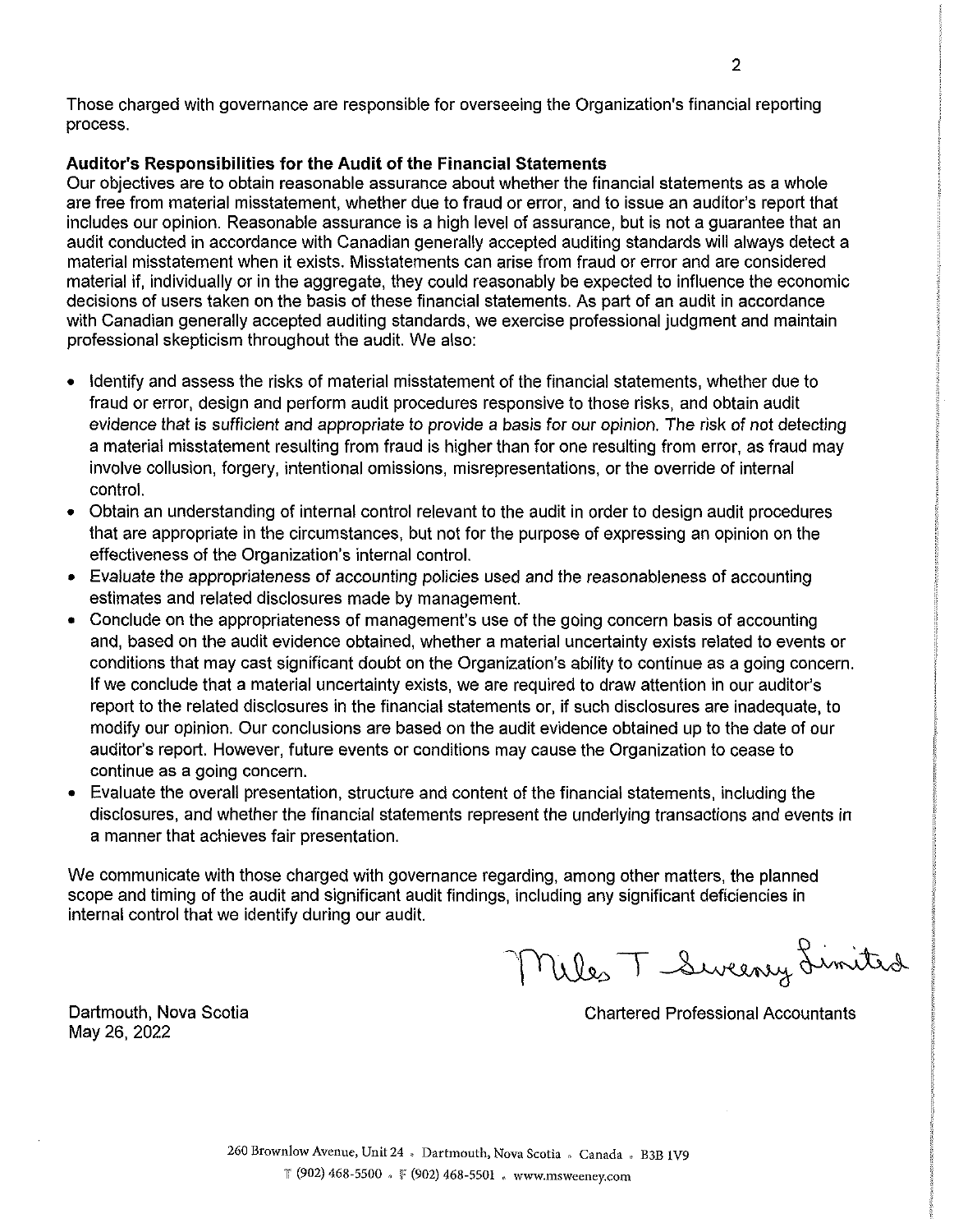# NOVA SCOTIA NATURE TRUST **STATEMENT OF FINANCIAL POSITION**

| March 31                                           | 2022          | 2021          |
|----------------------------------------------------|---------------|---------------|
| Assets                                             |               |               |
| Current                                            |               |               |
| Cash and cash equivalents                          | \$<br>862,225 | 462,753<br>\$ |
| Short term investments (Note 4)                    | 5,773,438     | 5,559,718     |
| Accounts receivable (Note 3)                       | 2,772,362     | 767,878       |
| Prepaid expenses and deposits on land              |               | 780,102       |
|                                                    | 9,408,025     | 7,570,451     |
| Long term investments (Note 4)                     | 13,397,025    | 9,155,425     |
| Conservation lands and easements (Note 5)          | 24,453,797    | 21, 123, 417  |
| Capital assets (Note 6)                            | 559,457       | 547,780       |
| Trade lands (Note 7)                               | 241,465       | 241,465       |
|                                                    | \$48,059,769  | \$38,638,538  |
|                                                    |               |               |
| <b>Liabilities and Net Assets</b>                  |               |               |
| Current                                            |               |               |
| Accounts payable and accrued liabilities           | \$<br>498,859 | 237,546<br>\$ |
| Deferred contributions (Note 8)                    | 6,269,681     | 4,727,273     |
| Deferred contributions for capital assets (Note 9) | 287,056       | 301,602       |
| <b>Total liabilities</b>                           | 7,055,596     | 5,266,421     |
|                                                    |               |               |
| Net assets                                         |               |               |
| Invested in conservation lands and easements       | 24,453,797    | 21,123,417    |
| Invested in capital assets                         | 272,401       | 246,177       |
| Endowment fund - Land Stewardship (Note 10)        | 10,870,641    | 8,347,118     |
| Endowment fund - Operating (Note 10)               | 4,819,153     | 3,294,181     |
| Operating - Reserve Fund (Note 13)                 | 150,000       |               |
| <b>Operating - Unrestricted Surplus</b>            | 438,181       | 361,224       |
| Total net assets                                   | 41,004,173    | 33,372,117    |
|                                                    |               |               |
|                                                    | \$48,059,769  | \$38,638,538  |

Approved on behalf of the board:

 $M_{w\lambda}$  and  $\frac{1}{2}$   $\frac{1}{2}$  Director Director Director

(See accompanying notes to the financial statements)



**INTERNATIVATES** ve zeeme �: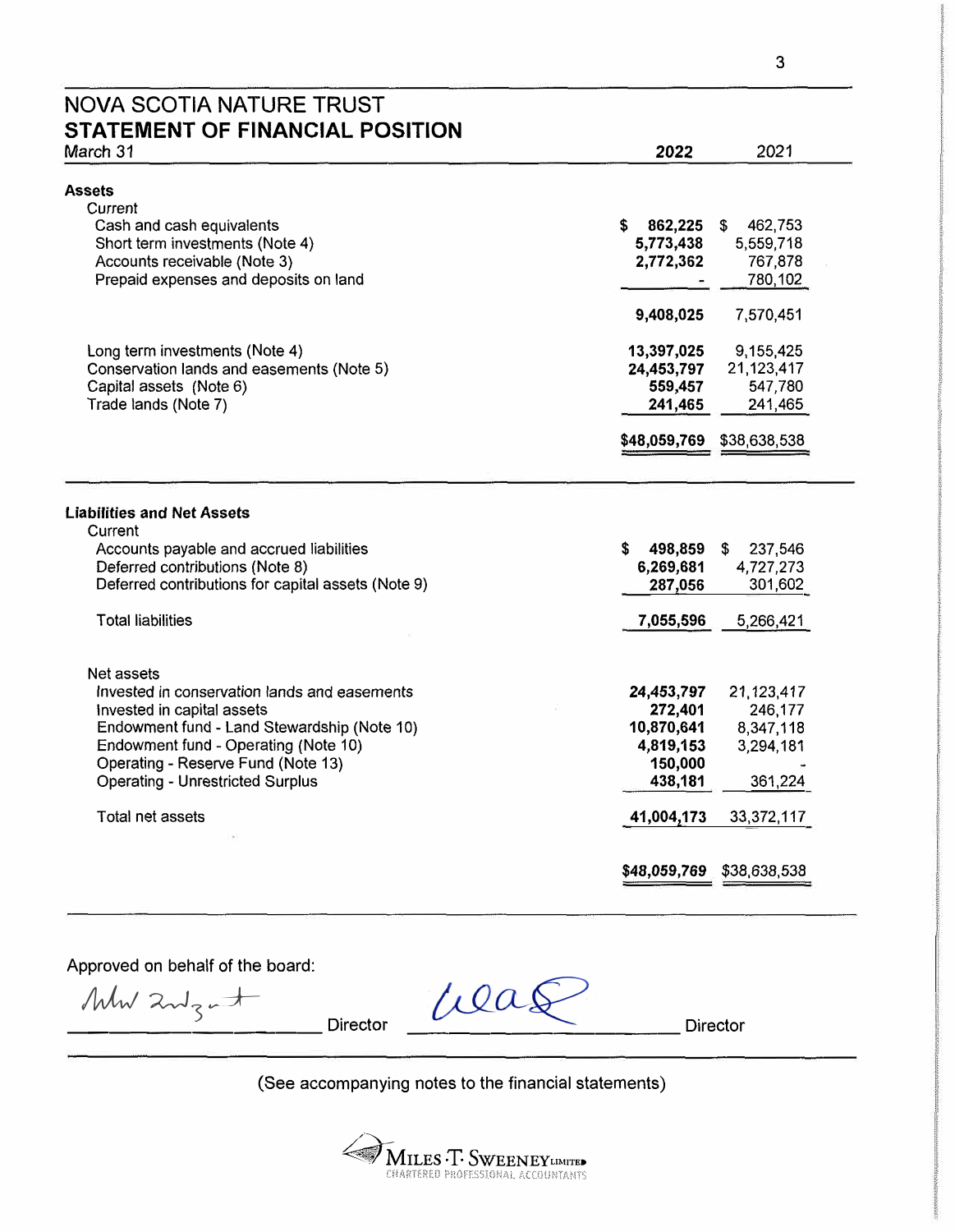| Year ended March 31                                                                               | 2022              | 2021              |
|---------------------------------------------------------------------------------------------------|-------------------|-------------------|
| <b>Revenues</b>                                                                                   |                   |                   |
| Donations of conservation lands and easements                                                     | \$692,500         | \$497,200         |
| Other donations, memberships and grants                                                           | 4,729,367         | 4,214,947         |
| Fundraising events and activities                                                                 | 4,074             | 12,525            |
| Other income<br>Investment income - general                                                       | 45,000<br>37,119  | 45,173            |
| Deferred contributions recognized for capital assets (Note 9)                                     | 14,546            | 14,546            |
| <b>Total revenues</b>                                                                             | 5,522,606         | 4,784,391         |
| <b>Expenses</b>                                                                                   |                   |                   |
| Conservation lands and easements acquired                                                         |                   |                   |
| Purchased                                                                                         | 2,677,880         | 2,514,700         |
| Donated                                                                                           | 692,500           | 497,200           |
|                                                                                                   | 3,370,380         | 3,011,900         |
| Programs<br>Land securement                                                                       | 801,699           | 586,964           |
| Land stewardship                                                                                  | 370,575           | 267,516           |
| <b>Education and outreach</b>                                                                     | 170,084           | 352,058           |
| Special projects                                                                                  | 123,002           |                   |
|                                                                                                   | 1,465,360         | 1,206,538         |
| Administration and fundraising                                                                    | 379,914           | 315,462           |
| Other                                                                                             | 53,771            | 50,475            |
|                                                                                                   | 433,685           | 322,016           |
| <b>Total expenses</b>                                                                             | 5,269,425         | 4,584,375         |
| <b>Excess of revenues over expenses</b>                                                           | 253,181           | 200,016           |
| <b>Board appropriation (Note 13)</b>                                                              | (150,000)         | (150,000)         |
| Net change in assets invested in capital assets                                                   | (26, 224)         | (1, 436)          |
| Net change in operating unrestricted surplus<br>Operating unrestricted surplus, beginning of year | 76,957<br>361,224 | 48,580<br>312,644 |

(See accompanying notes to the financial statements)



 $\overline{\mathbf{4}}$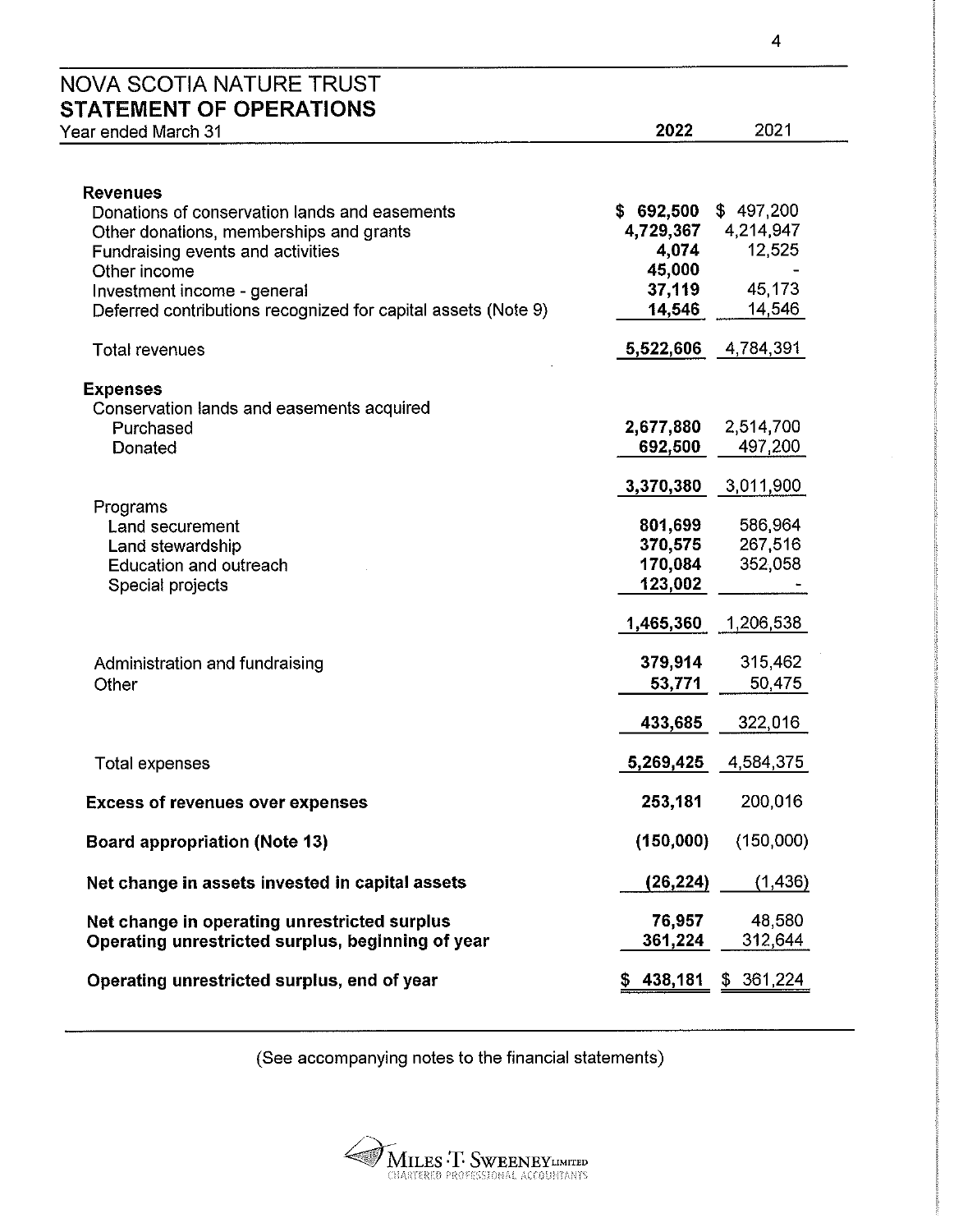### NOVA SCOTIA NATURE TRUST<br>CE CHANGES IN N STATEMENT OF CHANGES IN NET ASSETS Year end March 31

|                                                                                | invested In<br>Conservation Lands | Invested In<br>Capital | Land Stewardship      | Operating<br>Endowment<br>Fund | Operating<br>Reserve<br>Fund | Operating<br>Unrestricted<br>Surplus | Total          | Total        |
|--------------------------------------------------------------------------------|-----------------------------------|------------------------|-----------------------|--------------------------------|------------------------------|--------------------------------------|----------------|--------------|
|                                                                                | and Easements                     | <b>Assets</b>          | <b>Endowment Fund</b> | \$3,294,181                    |                              | \$361,224                            | \$33,372,117   | \$26,203,935 |
|                                                                                | \$21,123,417                      | \$246.177              | \$8,347,118           |                                |                              | 253,181                              | 253,181        | 200,016      |
| Balance, beginning of year                                                     |                                   |                        |                       |                                |                              | 31.502                               | ٠              |              |
| <b>Excess of revenues over expenses</b>                                        |                                   | $-31,502$              |                       |                                |                              |                                      |                |              |
| Amortization of capital assets                                                 |                                   | 14,546                 |                       |                                |                              | $-14,546$                            |                | 19.620       |
| Deferred contributions recognized (Note 9)                                     |                                   |                        |                       | 19,937                         |                              |                                      | 19,620         |              |
| Increase in cash surrender value of life insurance policy - current year       |                                   |                        | 630,289               | 1,618,260                      |                              |                                      | 2.248,549      | 1,450,059    |
| <b>Endowment Fund contributions</b>                                            |                                   |                        | 177,664               | $-273,500$                     |                              |                                      | $-95,836$      | 892,538      |
| Increase (decrease) in fair market value of investments                        |                                   |                        | 346.953               | 196,832                        |                              |                                      | 543,785        | 747,789      |
| Investment income (loss) - Endowment Fund                                      |                                   |                        | $-68,483$             | $-21,694$                      |                              |                                      | $-90,177$      | -59,443      |
| Investment management fees paid (net of HST)                                   |                                   |                        |                       | $-14,863$                      |                              |                                      | $-14,863$      |              |
| Expenses re Estate (net of HST)                                                |                                   |                        |                       |                                |                              |                                      | 3,370,380      | 3,011,900    |
| Acquisition of conservation lands and<br>easements, net of reductions (Note 5) | 3,370,380                         |                        |                       |                                |                              |                                      | $\blacksquare$ |              |
| Disposal of non-conservation portion of acquired land                          | -40,000                           |                        | 1,437,100             |                                |                              |                                      | 1,437,100      | 905,703      |
| Internal allocation of project/campaign contributions or surpluses             |                                   |                        |                       |                                | 150,000                      | $-150,000$                           | $\blacksquare$ |              |
| Board Appropriation of Surplus to Operating Reserve Fund (Note 13)             |                                   | 43,180                 |                       |                                |                              | -43,160                              |                |              |
| Acquisition of capital assets (excluding land and building)                    |                                   |                        |                       |                                | \$150,000                    | \$438,181                            | \$41,004,173   | \$33,372,117 |
| <b>A Luck and of VOOR</b>                                                      | \$24,453,797                      | \$272,401              | \$10,870,641          | \$4,819,153                    |                              |                                      |                |              |

mara

Balance, end 01 year

Page 5

2022 2021

÷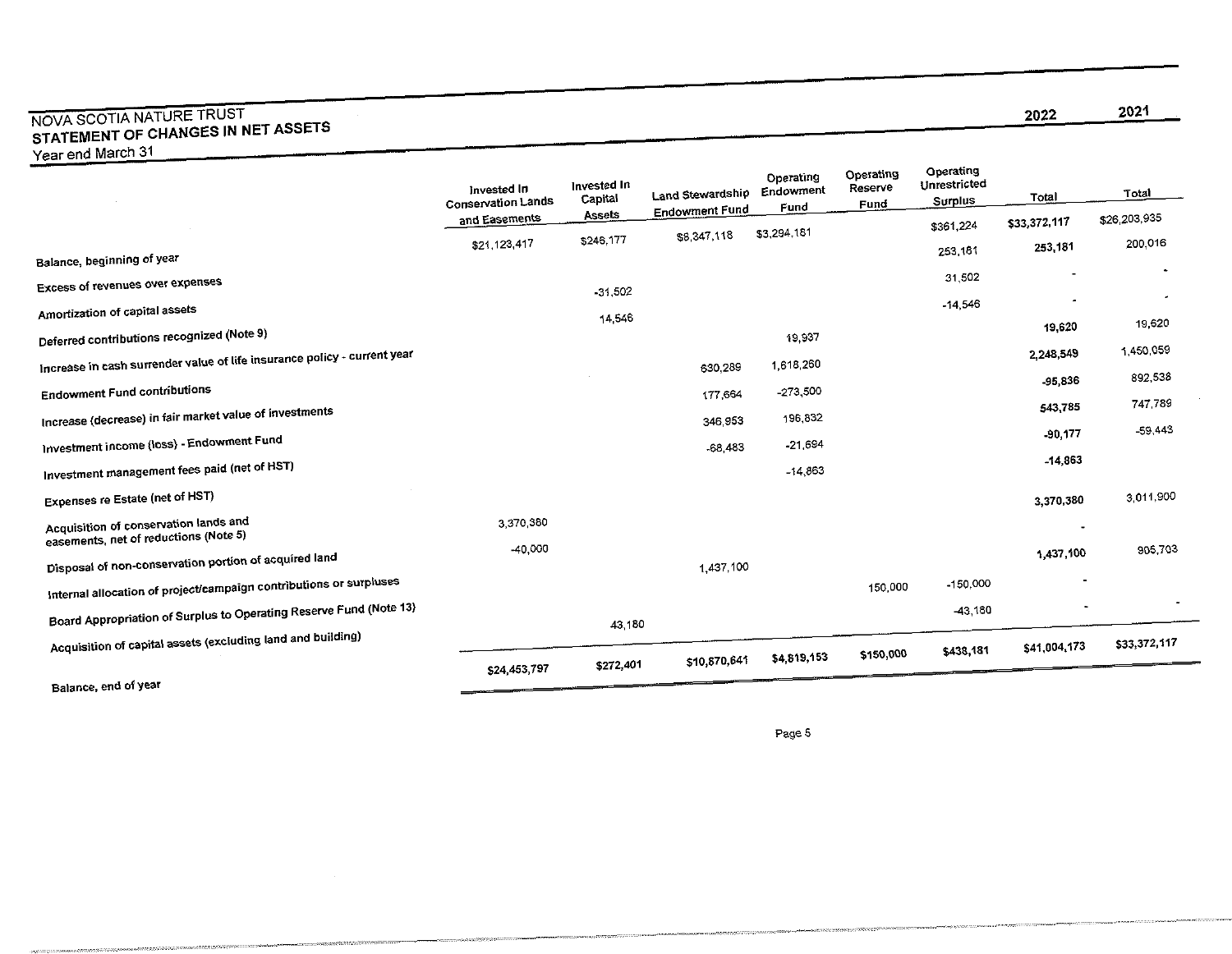| NOVA SCOTIA NATURE TRUST<br><b>STATEMENT OF CASH FLOWS</b>                               |                                                          |
|------------------------------------------------------------------------------------------|----------------------------------------------------------|
| Year ended March 31                                                                      | 2022<br>2021                                             |
|                                                                                          |                                                          |
| Cash generated from (used in) operating activities                                       |                                                          |
| Cash received from all sources<br>Cash paid for programs, administration and fundraising | $$4,301,819$ $$4,967,462$<br>$(1,637,732)$ $(2,392,711)$ |
|                                                                                          | 2,664,087 2,574,751                                      |
| Cash generated from (used in) investing activities                                       |                                                          |
| Purchase of investments, net of internal transfers                                       | 456,445<br>129,786                                       |
| Purchase of conservation lands                                                           | $(2,677,880)$ $(2,514,700)$                              |
| Purchase of capital assets                                                               | (43,180)<br>(14, 521)                                    |
|                                                                                          | (2, 264, 615)<br>(2,399,435)                             |
| Net increase (decrease) in cash                                                          | 399,472<br>175,316                                       |
| Cash, beginning of year                                                                  | 462,753<br>287,437                                       |
| Cash, end of year                                                                        | 862,225<br>462,753<br>- \$                               |

(See accompanying notes to the financial statements)



 $\boldsymbol{6}$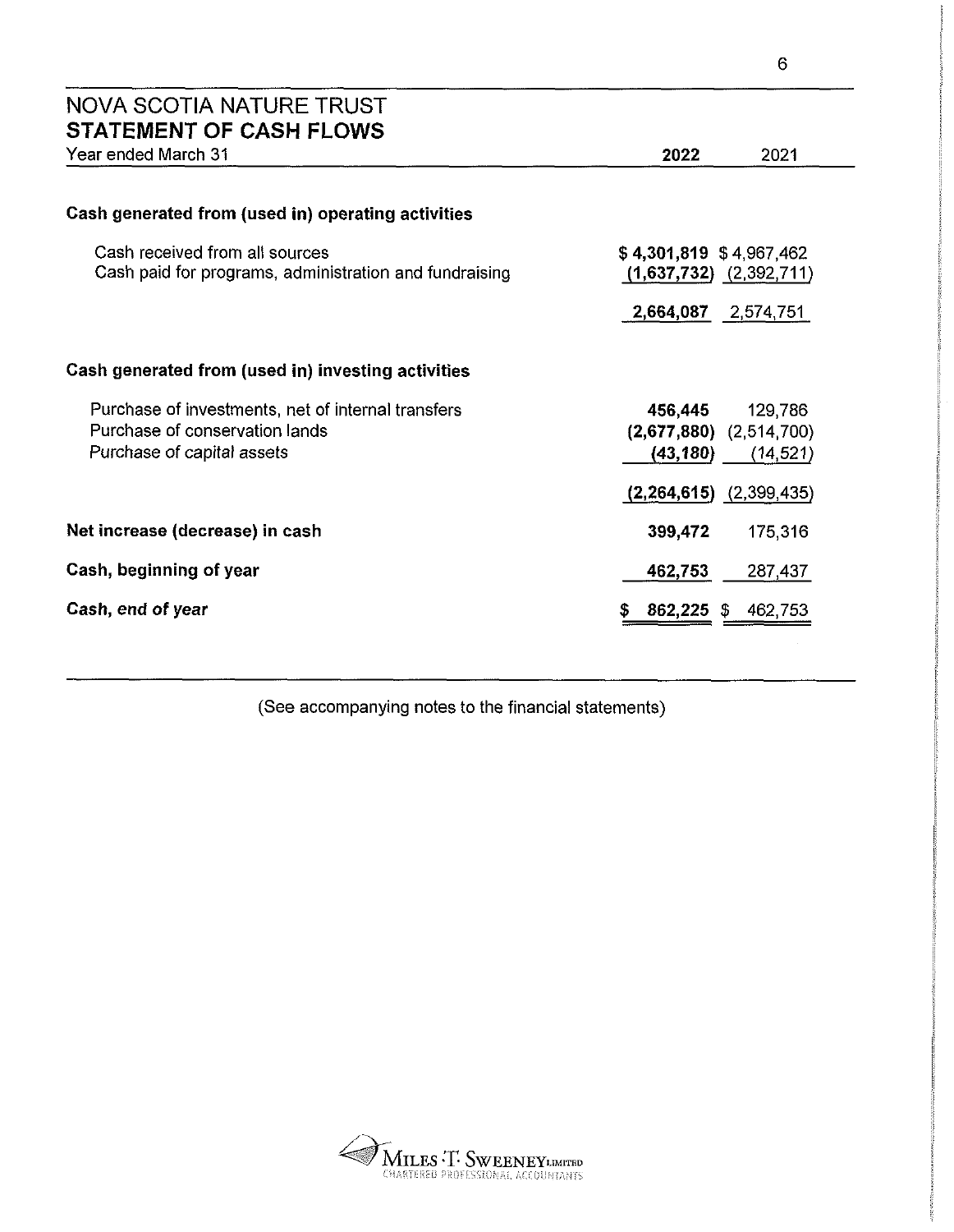### 1. DESCRIPTION OF ORGANIZATION

Nova Scotia Nature Trust is a society incorporated under the provisions of the Societies Act of Nova Scotia and is a registered charity under the provisions of the Income Tax Act. The Nature Trust is also a designated conservation organization under the Conservation Easements Act of Nova Scotia. The Nature Trust promotes the conservation of ecologically important lands in the Province of Nova Scotia through the acquisition of lands and conservation easements and entering into cooperative agreements with landowners. The Nature Trust also undertakes stewardship of its conservation lands, public education, and engagement in stewardship and conservation.

### 2. SUMMARY OF SIGNIFICANT ACCOUNTING POLICIES

The financial statements were prepared in accordance with Canadian accounting standards for not—for-profit organizations (ASNFPO).

### Cash and cash equivalents

Cash and cash equivalents represent cash in banks and short-term deposits with original maturities of less than 90 days or which are redeemable on notice.

### Revenue recognition

The Nature Trust follows the deferral method of accounting for contributions.

Unrestricted contributions are recognized as revenue when received or receivable if the amount to be received can be reasonably estimated and collection is reasonably assured.

Restricted contributions, other than endowment contributions, are recognized as revenue in the year in which the related expenses are incurred or property acquired. Endowment contributions are recognized as direct increases in endowment net assets.

Contributions of conservation lands and easements are recorded as revenue and expenses in the statement of operations and changes in operating unrestricted surplus in the year in which title or interest is transferred to the Nature Trust. Other donated goods and services are recorded when a fair value can be reasonably estimated and they would otherwise be purchased if not donated.

Other revenue is recognized when the Nature Trust becomes entitled to the revenue.

### Investments

Investments are recorded at market value. The market value for investments is determined directly from published price quotations in an active market. Unrealized gains and losses are included in the statement of changes in net assets for the year.

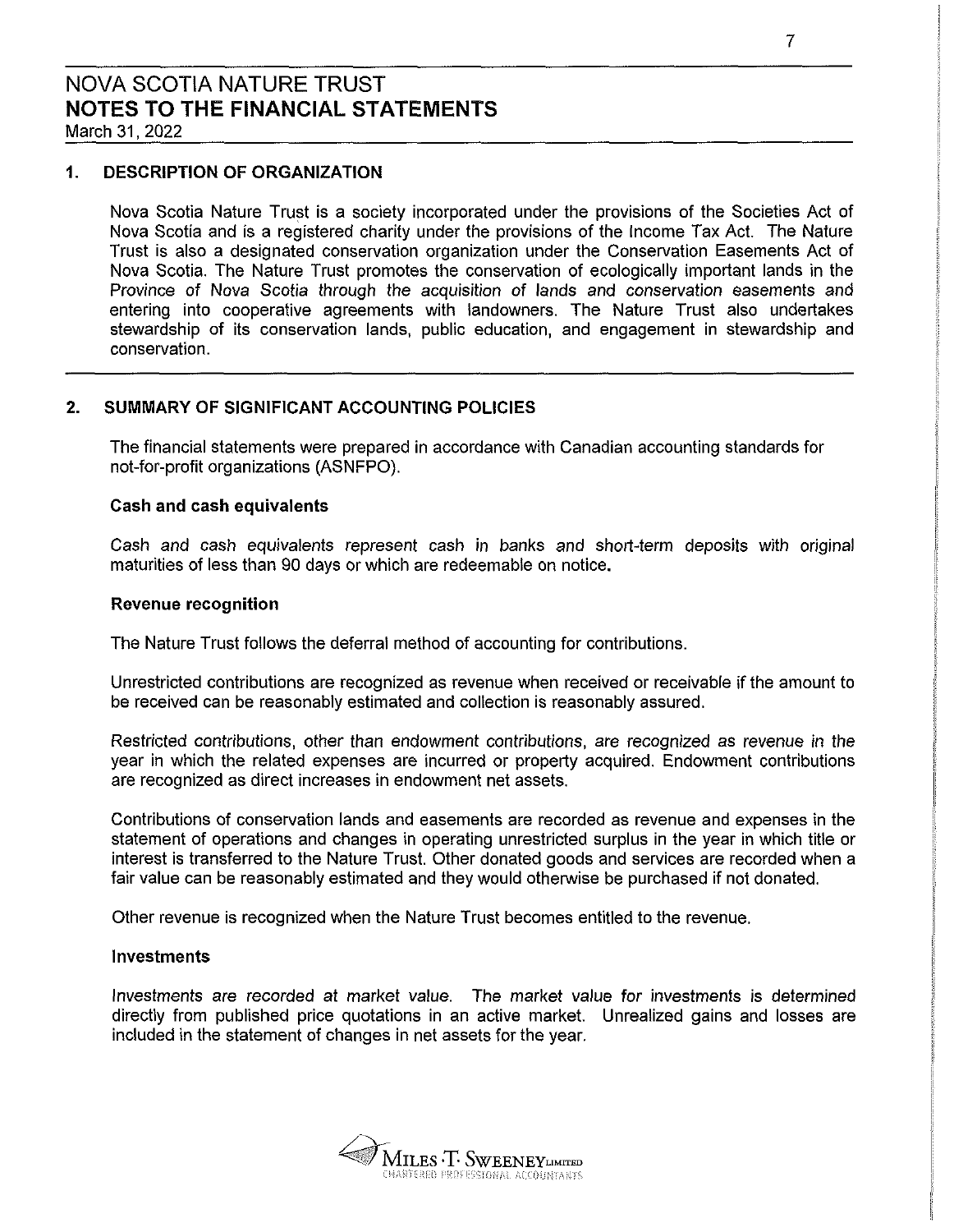### 2. SUMMARY OF SIGMFICANT ACCOUNTING POLICIES (continued)

#### Contributed services

Volunteers contribute their time to assist the Nature Trust in carrying out its activities. Due to the difficulty in determining their fair value, contributed services are not recognized in the statements.

### Allowance for doubtful accounts

An allowance for doubtful accounts receivable is maintained for accounts where there is a reasonable doubt of ultimate collectability. Accounts are written off when there is no reasonable expectation of collection.

#### Conservation lands and easements

Purchased conservation lands are recorded at cost when title or interest is transferred to the Nature Trust. The purchases are recorded as an asset offset by an increase in Net Assets Invested in Conservation Lands and Easements. In addition, an entry to Expense - Conservation Lands and Easements is recorded, funded by revenue.

Contributed conservation lands and easements are recorded at fair value when title or interest is transferred to the Nature Trust. The contributions are recorded as revenue and expenses and also as an asset, offset by Net Assets Invested in Conservation Lands and Easements. The fair market value of contributed conservation lands and easements donated under the federal ecological gifts program is subject to review by Environment Canada. Should the review not be finalized at the fiscal year end, and the vaiue changes, the impact of that change will be recorded in the following fiscai year.

#### Human resources

Salaries and benefits are allocated on the statement of operations between program, administrative and fundraising expenses based on management's estimate of the portion of each employee's time spent on activities in each area.

#### Measurement uncertainty

The preparation of financial statements in conformity with Canadian generally accepted accounting principles requires management to make estimates and assumptions that affect the reported amounts of assets and liabilities, the disclosure of contingent assets and liabilities at the date of the financial statements and the reported amounts of revenues and expenses during the year. Significant items subject to such estimates and assumptions include valuation of accounts receivable, conservation lands and easements, allocation of expenses and the estimated useful life of capital assets. Such estimates are periodically reviewed and any adjustments necessary are reported in earnings in the period in which they become known. Actual results could differ from these estimates.

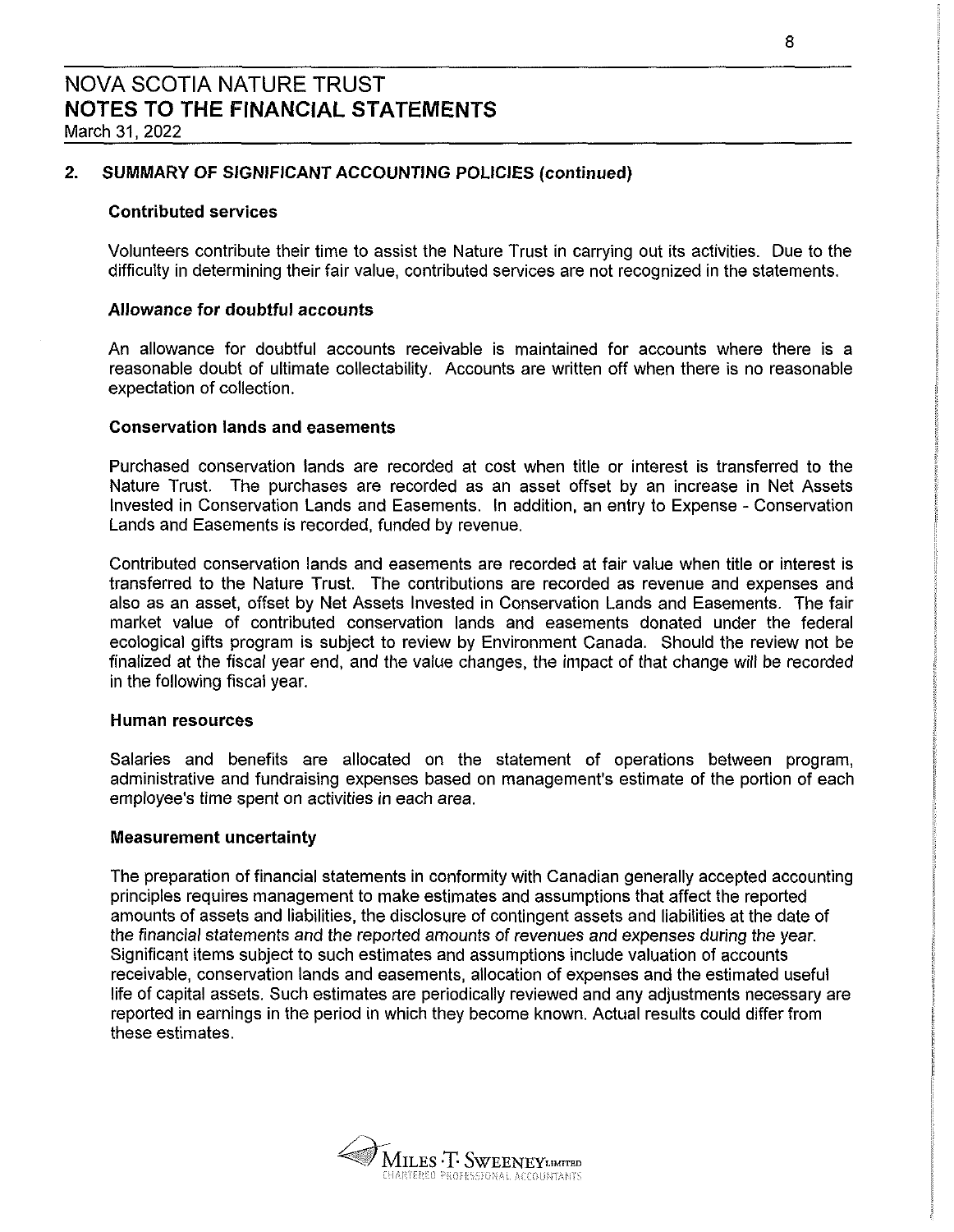### 2. SUMMARY OF SIGNIFICANT ACCOUNTING POLICIES (continued)

### Capital assets

Purchased capital assets are recorded at cost. Contributed capital assets are recorded at the fair value at the date of contribution. Amortization is provided on a straight-line basis using rates disclosed in Note 5. In the year of acquisition amortization is calculated at one half of the normal rates.

Nature Trust regularly reviews its property, plant and equipment to eliminate obsolete items. The Nature Trust tests for impairment whenever events or changes in circumstances indicate that the carrying amount of the assets may not be recoverable. Recoverability is assessed by comparing the carrying amount to the projected future net cash flows the long-lived assets are expected to generate through their direct use and eventual disposition. When a test for impairment indicates that the carrying amount of an asset is not recoverable, an impairment loss is recognized to the extent the carrying value exceeds its fair value. Grants that are used towards the purchase of capital assets (example: office renovations in fiscal 2018 and 2019), are treated as deferred contributions and recognized in the statement of operations each year to offset amortization.

Capital assets acquired during the year but not placed into use are not amortized until they are placed into use.

#### Financial instruments policy

Financial instruments are recorded at fair value when acquired or issued. Derivative instruments and equity instruments that are quoted in an active market are reported at fair value. All other financial instruments are subsequently recorded at cost or amortized cost unless management has elected to carry the instruments at fair value. Management has elected to record alt investments at fair value as they are managed and evaluated on a fair value basis.

When financial instruments that include both a debt and an equity component are issued, the proceeds are allocated firstly to the component for which the fair value is more readily determinable, and the residual is allocated to the other component.

#### Income taxes

The Nature Trust is a charitable organization from which no part of the income is payable or otherwise available for the personal benefit of any director. Therefore, it is exempt from income tax pursuant to Section 149(1)(f) of the Income Tax Act.

#### Government assistance

Government assistance for current expenses is recorded as other donations, memberships and grants.

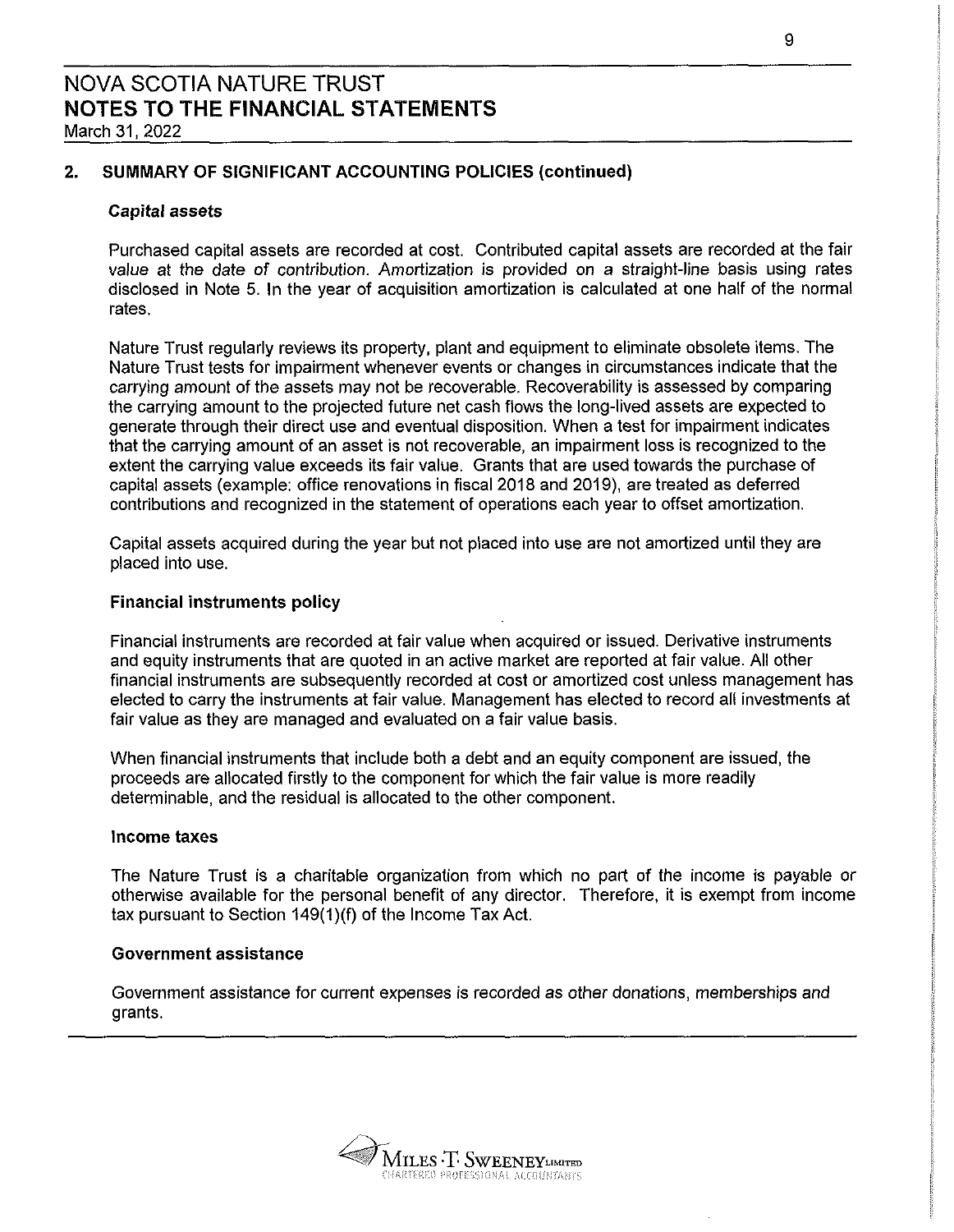### 3. ACCOUNTS RECEIVABLE

|                                                                          | 2022        | 2021          |
|--------------------------------------------------------------------------|-------------|---------------|
| Accounts receivable                                                      | \$2,770,434 | \$765,702     |
| Accounts receivable - restricted for land stewardship<br>endowment funds | 1.302       | 1,706         |
| Accounts receivable - restricted for operating<br>endowment funds        | 626         | 470           |
|                                                                          | \$2,772,362 | 767,878<br>S. |

At year end, management is confident that all accounts receivable will be collected and no allowance for doubtful accounts is required.

| 4. | <b>INVESTMENTS</b>                          | 2022         | 2021         |
|----|---------------------------------------------|--------------|--------------|
|    | Short term investments:                     |              |              |
|    | Non-endowment                               | \$3,332,599  | \$3,076,020  |
|    | Land stewardship endowment                  | 1,642,185    | 1,199,971    |
|    | Operating endowment                         | 798,654      | 1,283,727    |
|    |                                             | \$5,773,438  | \$5,559,718  |
|    | Long term investments:                      |              |              |
|    | Land stewardship endowment:                 |              |              |
|    | Cash and equivalents                        | 7,154<br>S.  | 12,939<br>\$ |
|    | Fixed income                                | 2,748,914    | 2,239,884    |
|    | Equities                                    | 6,471,085    | 4,892,618    |
|    |                                             | 9,227,153    | 7,145,441    |
|    | Operating endowment:                        |              |              |
|    | Cash and equivalents                        | (7, 126)     | (3,694)      |
|    | <b>Fixed income</b>                         | 2,712,029    | 1,379,950    |
|    | Equities                                    | 1,332,806    | 521,501      |
|    |                                             | 4,037,709    | 1,897,757    |
|    | Life insurance policy (operating endowment) |              |              |
|    | Cash surrender value                        | 132,163      | 112,227      |
|    |                                             | \$13,397,025 | \$9,155,425  |

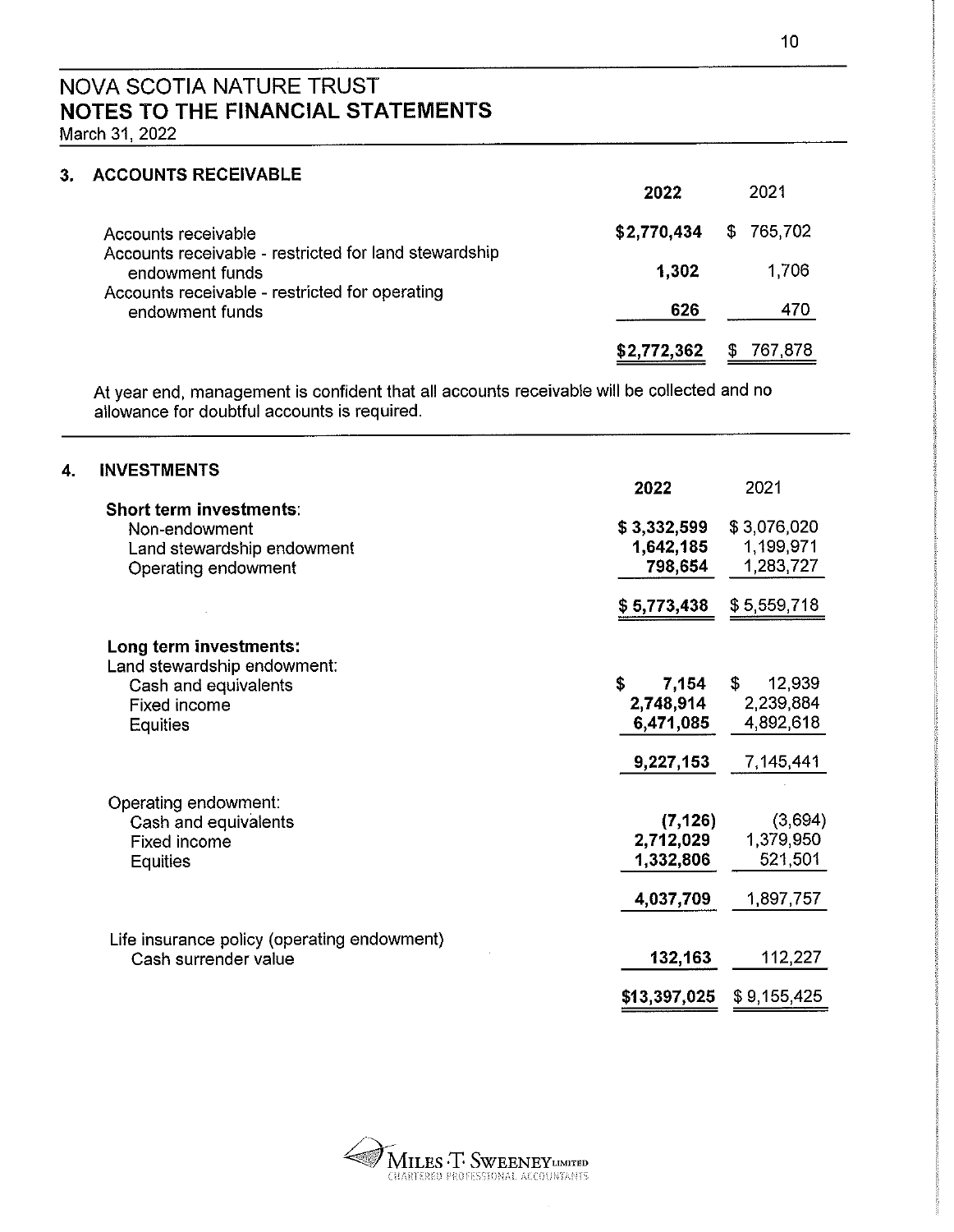### 4. INVESTMENTS (continued)

The Nature Trust manages three investment pools, one each for the two endowment funds and another for a combination of operating funds, unrestricted surplus and restricted deferred contributions (non-endowment). These pools are invested in accordance with Board-approved investment policy statements (IPS) and subject to planning, direction and regular oversight by the Investment Committee. The investment performance of the pools is monitored and reported at least quarterly.

The Investment Committee is directly managing the non-endowment pool, which is currently invested in a high rate savings account. The Trust has contracted an investment manager for the endowment funds. The investment manager provides advice with respect to investment selection (buys and sells) and tactical adjustments, subject to the limits and requirements of the IPS for the endowment funds. These monies are invested in a number of pooled funds managed by the investment manager's firm for the benefit of its clients. The highlights of the investment policy statements are as follows:

- Non-endowment and short-term endowment funds: These funds are invested short-term in fixed income instruments only such as Bankers Acceptance, T-Bills, GICs, short-term bonds or savings accounts. The investment priorities are capital preservation, liquidity and cash flow.
- Long-term endowment funds: These funds are invested in common stocks, bonds and derivatives through unit holdings of various pooled funds. The pooled funds have unit values determined daily based on end ofthe day market values. The target asset mix is 25% Canadian equity, 30% global equity, 35% bonds and 10% market neutral hedge strategy which uses derivatives. The maximums for each of the broad asset classes are 60% equity Canadian and Global combined, 60% bonds, including the market neutral hedge strategy, and 15% market neutral hedge strategy. The objective is an average real net return of at least 3% per annum with modest tolerance for short-term volatility. Real return means the return in excess of inflation.

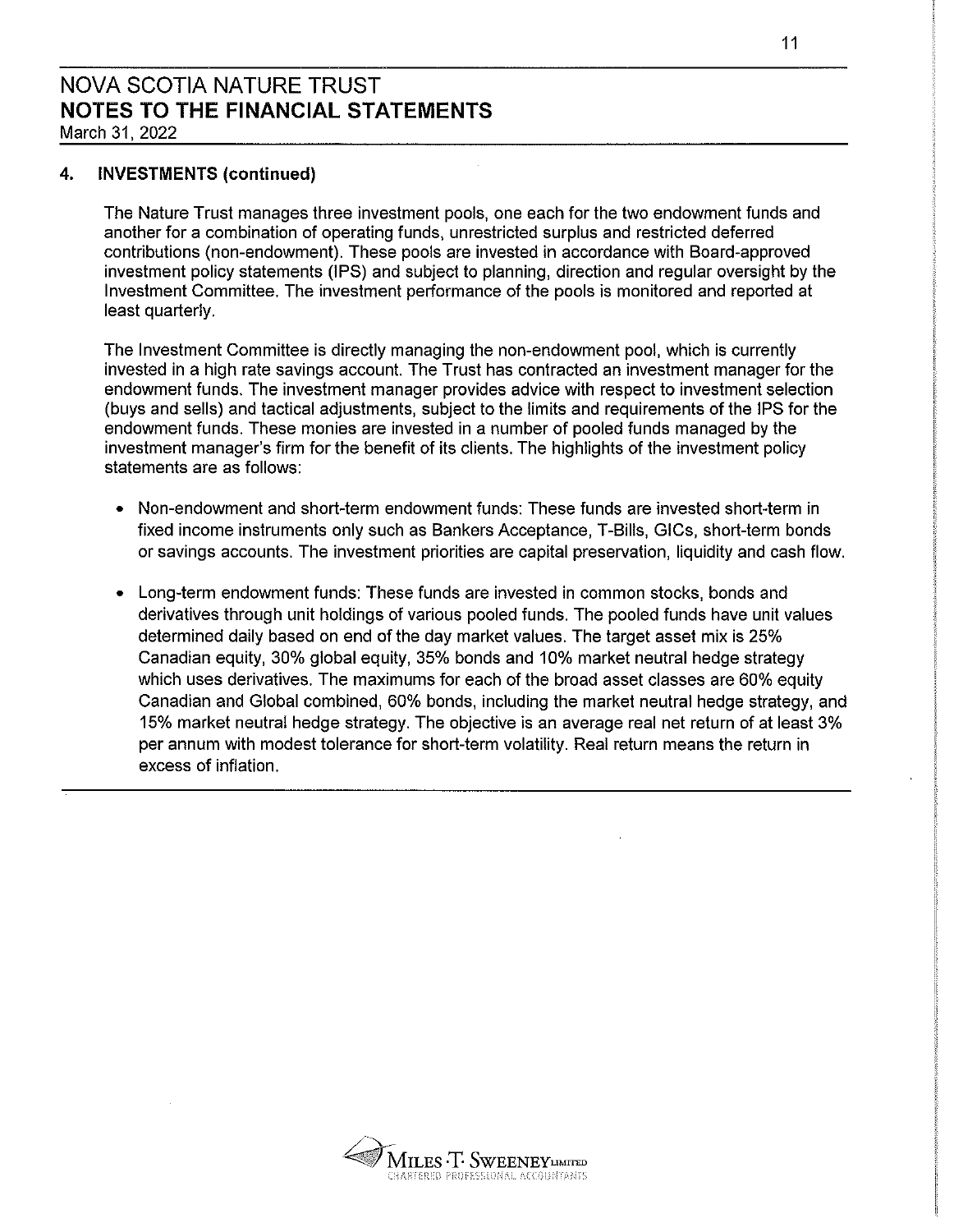### 5. CONSERVATION LANDS AND EASEMENTS

|           | ZUZZ                      | ZUZ I        |
|-----------|---------------------------|--------------|
| Lands     | \$21,323,486 \$17,993,106 |              |
| Easements | 3,130,311                 | 3,130,311    |
|           | \$24,453,797              | \$21,123,417 |

Conservation lands are properties owned by the Nature Trust. Conservation easements are legal agreements entered into between the Nature Trust and landowners under which restrictions are placed upon lands in order to help conserve the land and its natural features.

During the year, the Nature Trust purchased 13 properties for \$2,677,880, plus a donated value of \$15,800, and received 4 donated land properties with a value of \$676,700. The land amount was reduced by \$40,000 representing the sale of a building and lot.

### 6. CAPITAL ASSETS

|                                                          |                                           | 2022<br><b>Accumulated</b><br><b>Cost Amortization</b> | <b>Net Book</b><br>Value                    | 2021<br>Net Book            | Value Rates                                         |
|----------------------------------------------------------|-------------------------------------------|--------------------------------------------------------|---------------------------------------------|-----------------------------|-----------------------------------------------------|
| Land<br><b>Building</b><br>Furniture<br>Office equipment | \$111,124<br>489,535<br>13,267<br>166,440 | \$<br>94,259<br>12,182<br>114,468                      | 111,124<br>S.<br>395,276<br>1,085<br>51,972 | \$111,124<br>413,631<br>709 | 25 yrs s.l.<br>5 yrs s.l.<br>22,316 3 or 5 yrs s i. |
|                                                          | 780,366                                   | 220,909<br>\$                                          | 559,457<br>S.                               | 547,780<br>SS.              |                                                     |

### 7. TRADE LANDS

Trade lands represent non—conservation lands donated to the Nature Trust with the understanding (by the donor and the Nature Trust) that they will be used to trade for important conservation lands, or sold to generate funds in support of the Nature Trust's conservation mission.

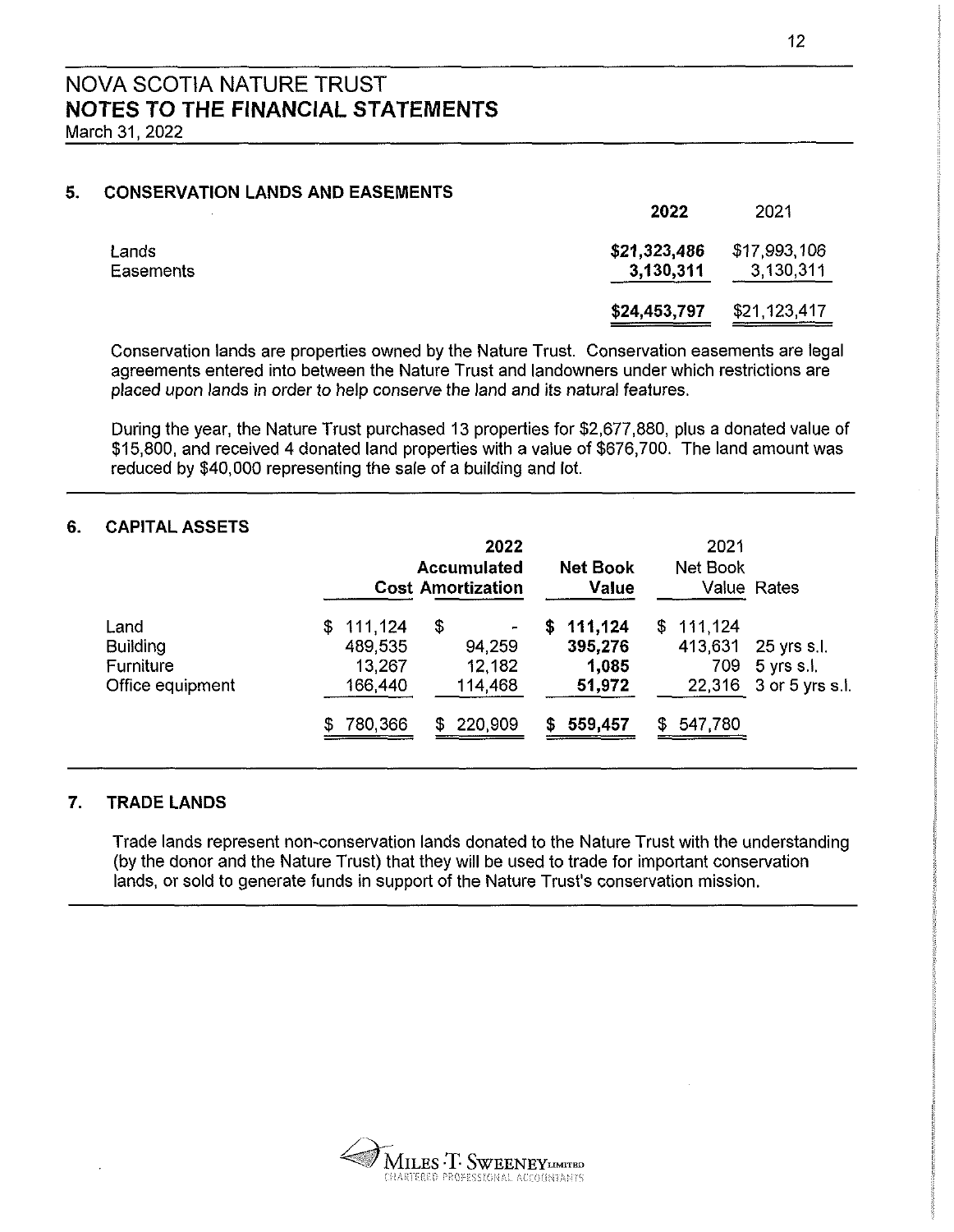March 31, 2022

### 8. DEFERRED CONTRIBUTIONS

|                                | 2022        | 2021        |
|--------------------------------|-------------|-------------|
| Land securement                | \$2,945,903 | \$2,906,724 |
| Land stewardship               | 2,398,168   | 1.186,373   |
| Education and outreach program | 118,384     | 124,936     |
| Special projects               | 737,226     | 439,240     |
| <b>Strategic Fund</b>          | 70,000      | 70,000      |
|                                | \$6,269,681 | \$4,727,273 |

Deferred contributions represent unspent contributions deferred to match expenditures in a future period. These amounts include contributions for donor specified programs or initiatives such as specific land securement, education programs, and strategic purposes.

### 9. DEFERRED CONTRIBUTIONS FOR CAPITAL ASSETS

Deferred contributions relating to the building and renovations are being recognized as income in the statements of operations each year to offset the amortization of the building. During the year deferred contributions of \$14,546 (2021 - \$14,546) were recognized as income to offset amortization of the building.

### 10. ENDOWMENT FUNDS

Endowment funds are contributed by donors and through appropriations of operational surpluses approved by the Board of Directors. These funds are restricted in that the capital must be permanently maintained, as a sustainable source of income for the Nature Trust. Only income earned from investment of the Funds may be spent, and must be spent according to Nature Trust policy. The investment income from the Operating Endowment Fund can be used for any operating costs of the Nature Trust. Income from the Land Stewardship Endowment Fund must be used specifically for costs related to oversight, monitoring, stewardship, management and enforcement of conservation restrictions on the Nature Trust's conservation lands.

Contributions to the Land Stewardship Endowment in the current year totalled \$630,289 (2021 - \$292,743). Transfers to the Land Stewardship Endowment in the current year totalled \$1,437,100) (2021 ~\$905,703).

Contributions to the Operating Endowment in the current year totalled \$1,618,260 (2021 - \$1,157,316). Approved internal appropriation transfers to the Operating Endowment in the current year totalled \$Ni| (2021 - \$150,000).

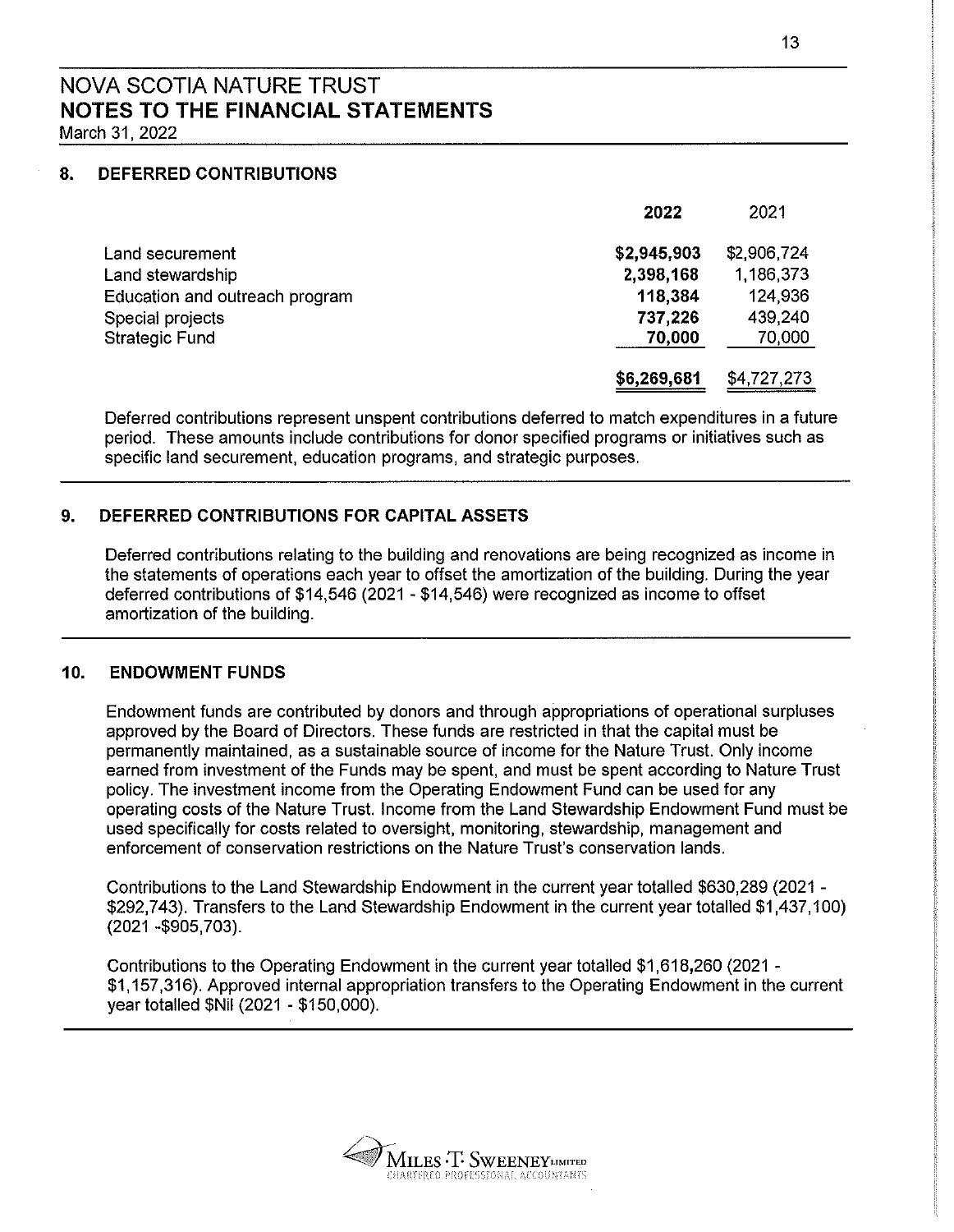### 11. BANK INDEBTEDNESS

The Nature Trust has an authorized line of credit in the amount of \$300,000 with CIBC. The line of credit has an interest rate of prime, and security of a first charge general agreement on assets excluding building, Iand and easements. This line of credit was not utilized at March 31, 2022.

### 12. DONATED GOODS AND SERVICES

In accordance with the accounting policy whereby the Nature Trust records only donated goods and services when a fair value can be reasonably estimated and they would otherwise be purchased, the Nature Trust recognizes the value of these goods and services when contributed. During the current year, the Nature Trust recorded \$22,269 (2021 - \$22,844) as gifts in kind.

### 13. OPERATING RESERVE FUND

The Operating Reserve was established by the Board to stabilize finances and ensure sustainability of the organization by providing a cushion against unforeseen events, losses of income, and large unbudgeted expenses. The Reserve helps to ensure the stability of the mission, programs, employment, and ongoing operations of the organization. The Reserve was seeded with \$150,000 from the fiscal 2021-22 operating surplus.

### 14. FINANCIAL INSTRUMENTS

The Nature Trust is exposed to various risks through its financial instruments and has a comprehensive risk management framework to monitor, evaluate and manage these risks. The following analysis provides information about the Nature Trust's risk exposure and concentration as of March 31, 2022.

#### Liquidity risk

Liquidity risk is the risk that the Nature Trust will encounter difficulty in meeting obligations associated with financial liabilities. Cash flow from operations provides a substantial portion of the Nature Trust's cash requirements.

### Credit risk

The Nature Trust is exposed to credit risk in the event of non-performance by counterparties in connection with its accounts receivable. The Nature Trust does not obtain collateral or other security to support the accounts receivable subject to credit risk but mitigates this risk by dealing only with what management believes to be financially sound counterparties and, accordingly, does not anticipate significant loss for non-performance. The majority of the accounts receivable is with a well-established granting organization. The Nature Trust is also exposed to credit risk on pooled bond funds.